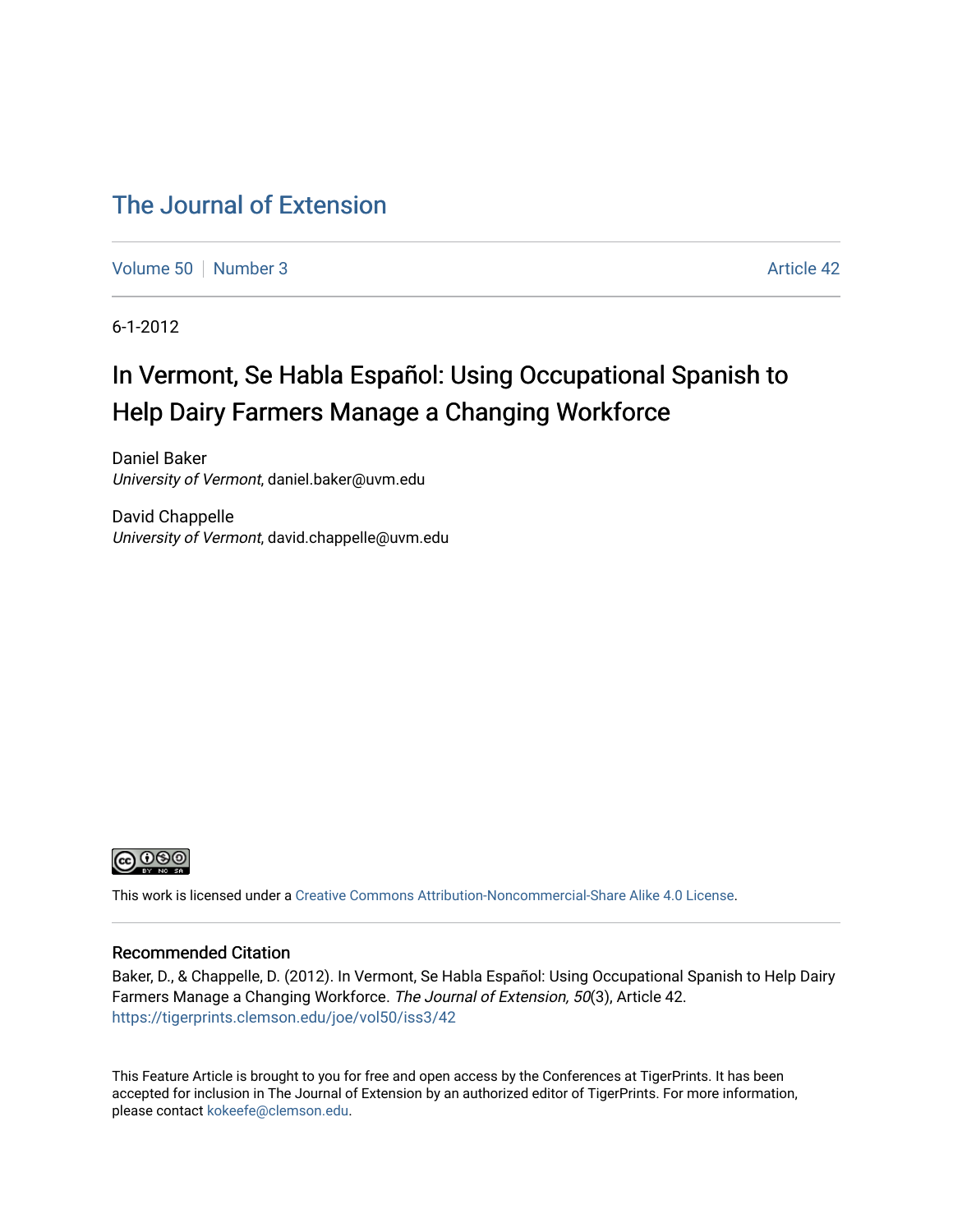

**June 2012 Volume 50 Number 3 Article Number 3FEA7**

[Return to Current Issue](http://www.joe.org/joe/2012june/)

# **In Vermont,** *Se Habla Español***: Using Occupational Spanish to Help Dairy Farmers Manage a Changing Workforce**

**Daniel Baker** Assistant Professor [Daniel.Baker@uvm.edu](mailto:Daniel.Baker@uvm.edu)

**David Chappelle**  Research Specialist [David.Chappelle@uvm.edu](mailto:David.Chappelle@uvm.edu)

University of Vermont Burlington, Vermont

*Abstract: Hispanic workers are an important part of the agricultural labor force in the United States. In the past decade the geographical range of this largely Spanish-speaking workforce has expanded into areas, such as the state of Vermont, where few farmers speak Spanish. In order to safely and productively manage these new workers, methods to teach farmers how to communicate with this changing labor force are needed. This article reports on the use of an intensive occupational Spanish program designed to efficiently improve communication between Vermont dairy farmers and their Hispanic workers.*

# **Introduction**

The words "*Ordeñe esta vaca*" were not heard on many dairy farms in Vermont 10 years ago. Today, however, that phrase (Spanish for "milk this cow") can be heard on many of the state's 1,007 dairy operations (Vermont Agency of Agriculture, 2010). As in many dairy regions in the United States, Hispanic workers have become a larger and more important part of agricultural workforce. A study by the National Milk Producers Association found that nearly half of more than 5,000 farms they surveyed in 47 U.S. States employed immigrant labor and produced more than 60% of the nation's milk. Ninety-eight percent of these foreign workers were from Mexico (Rosson, Adcock, Susanto, & Anderson, 2009). This reflects a substantial demographic trend in the U.S.; between 2000 and 2010 nine states and 912 counties saw their Hispanic populations double in size (Ennis, Rios-Vargas, & Albert, 2011).

Being familiar with basic Spanish has become part of the management skill-set needed by many successful farmers—one that most don't possess. The economic crisis affecting farming, as well as pressure on employers from immigration and other authorities, increases demand for this skill. This article presents a method for rapidly developing and implementing a regionally oriented, intensive occupational Spanish language program for dairy farmers. The data and occupational Spanish training model should be of interest to Extension personnel and agencies assisting farmers adapt to the realities of a changing, and often foreign-born, labor force.

# **Why Teach Dairy Farmers Spanish?**

Until recently Hispanic farm labor was primarily employed in crop agriculture. In recent years the trend has expanded to dairy farming (Jenkins, Stack, May, & Earle-Richardson 2009). Particularly in regions where there has not been a long history of Hispanic agricultural labor, the influx of Spanish-speaking workers presents significant challenges. The majority of foreign-born workers are native Spanish speakers, and only 30% considered themselves able to speak "some English." (Carroll, Samardick, Bernard, Gabbard, & Hernandez, 2005). A study in Vermont found that only 4% of Hispanic dairy workers said they spoke English well and 64% said they had little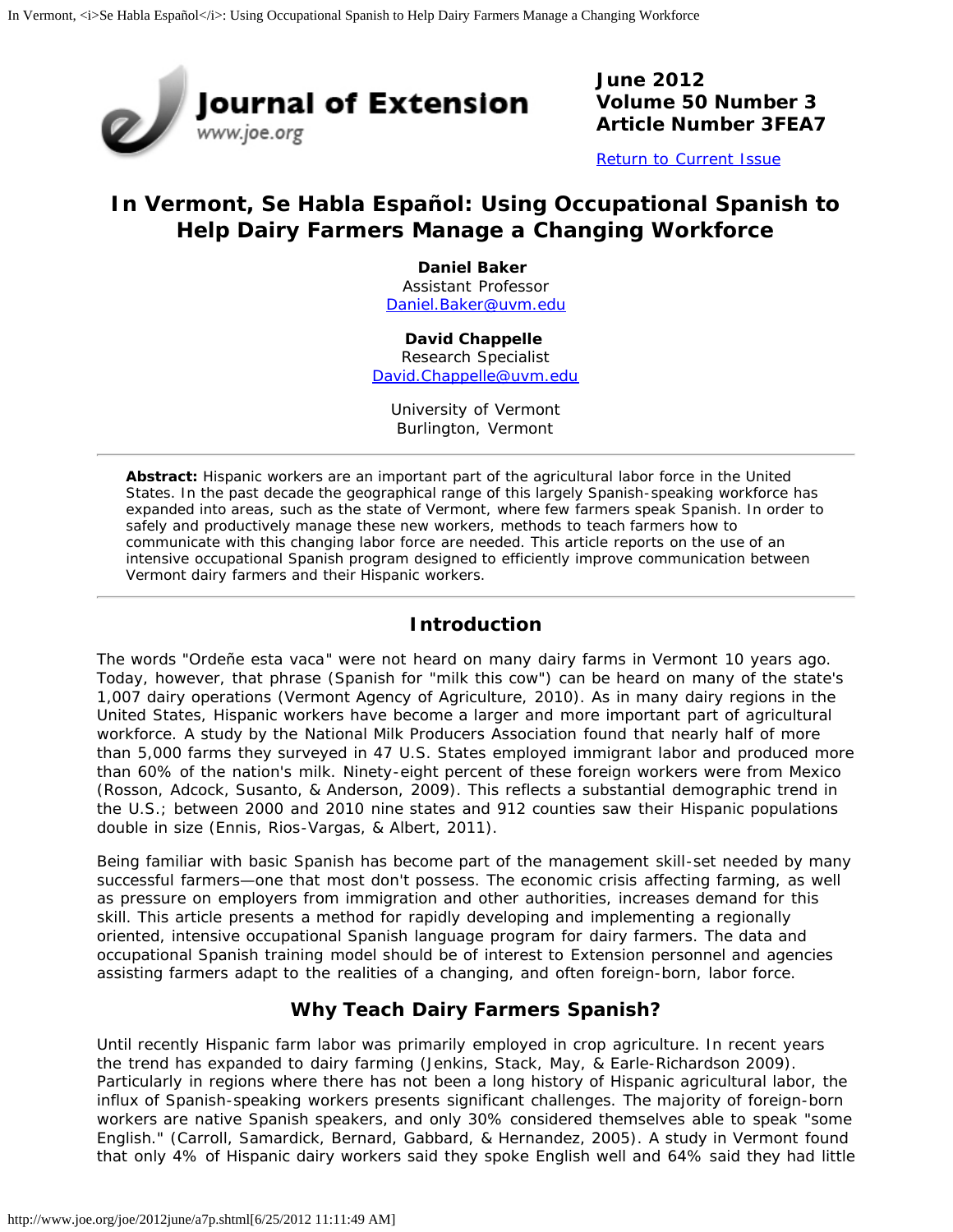to no English language ability (n=50). In the same study, when asked about how well their farm employers spoke Spanish, 68% of workers said that no one on the farm spoke Spanish (Baker & Chappelle, 2012). It is not surprising that language and cultural differences are significant challenges faced by farmers hiring Hispanic labor ( Maloney, 1999; Maloney & Grusenmeyer, 2005).

While foreign labor has been a relief for farm owners struggling to find local help, the language barrier associated with hiring foreign-born workers is one of the most significant challenges for farm managers, affecting the productivity, safety, and effective management of Hispanic workers (Smith & Ramos, 2001; Ona, 2007; Stack, Jenkins, Earle-Richardson, Ackerman, & May, 2006).

Poor communication due to language issues also negatively affects worker health. This includes cultural/linguistic isolation, inability of workers to communicate health or safety problems to their employer, and difficulty accessing bilingual medical staff according to a health needs assessment for migrant farm-workers in Vermont (Ona, 2007). A study in Wisconsin by Opatik & Novak (2010) found that two-thirds of the farmers they interviewed were concerned about safety issues related to their Hispanic workers' inability to understand English.

One strategy for addressing these issues is for farm managers to invest in language and cultural training (Maloney, 2001). Farmers and Extension agents can encourage workers to learn English. Research shows a positive relationship between English language proficiency and employment prospects and higher earnings (Dustmann & Fabbri, 2003). In response educational institutions and non-profit organizations have begun to provide Spanish language agricultural safety and milker training courses (Ford, 2004; Dalton & Jensen, 2006). Extension agents have also sought to increase the availability of Spanish-language written materials by locating and adapting existing Spanish-language publications, developing new materials in Spanish, or translating existing documents (Watson, 2001).

While focusing on improving English language skills of workers is an important initiative to improve the human capital of foreign workers, it also has significant limitations. The degree to which farmers can encourage workers to study English is limited, and to that extent it is outside the farm managers' ability to control. Hispanic farmworkers often have very low levels of formal education (Farner, Rhoads, Cutz, & Farner, 2005; Kandel, 2008). High turnover among foreign labor makes it risky for farmers to depend on workers to provide translation services (Smith & Ramos, 2001). Developing strategies that focus on teaching farmers basic Spanish language skills enables producers to gain greater control and improve management by ensuring their ability to communicate with the burgeoning Hispanic labor force.

In the Northeast, state Extension programs in New York and Pennsylvania have provided traditional Spanish language instruction for Dairymen (Stup, 2003; Maloney, 2001). Within the USDA National Institute of Food and Agriculture (NIFA), the Extension en Español program seeks to provide Spanish language resources to Extension professionals working with a Hispanic audience. The Extension en Español clearinghouse provides Extension publications, reports, and other literature translated into Spanish (CSREES, 2010). A number of Extension programs have developed pocket dictionaries specifically for the dairy industry, for example the *Dairy Farmer's Pocket Spanish Dictionary* produced by the University of Minnesota Extension Service (Haskell, Gonzales, Gross, Fernandez & Lopez 2002) and the *English-Spanish Pocket Dictionaries for Dairies* by the Pennsylvania State Cooperative Extension (Estrada, n.d.).

Agriculture can benefit by considering how other industries have adopted to similar changes in their labor force. One approach that has proved useful in many industries domestically and internationally is occupational language training. In Canada, the national Human Resources and Skills Development Canada (HRSDC) identified nine "essential skills" for the workplace and used these to develop industry-specific occupational language assessments (Center for Canadian Language Benchmarks, 2009). In Costa Rica an occupational language program was tested in seven multinational corporations, beginning with an analysis of "critical job performance tasks." The project found that the use of "authentic" materials and job-related tasks increased the motivation and involvement of students (Rodriguez, 2006). Commercial publications for occupational Spanish are available for many major industries. For example, Pearson Publishing produces occupational Spanish guides for six industries, although agricultural business is not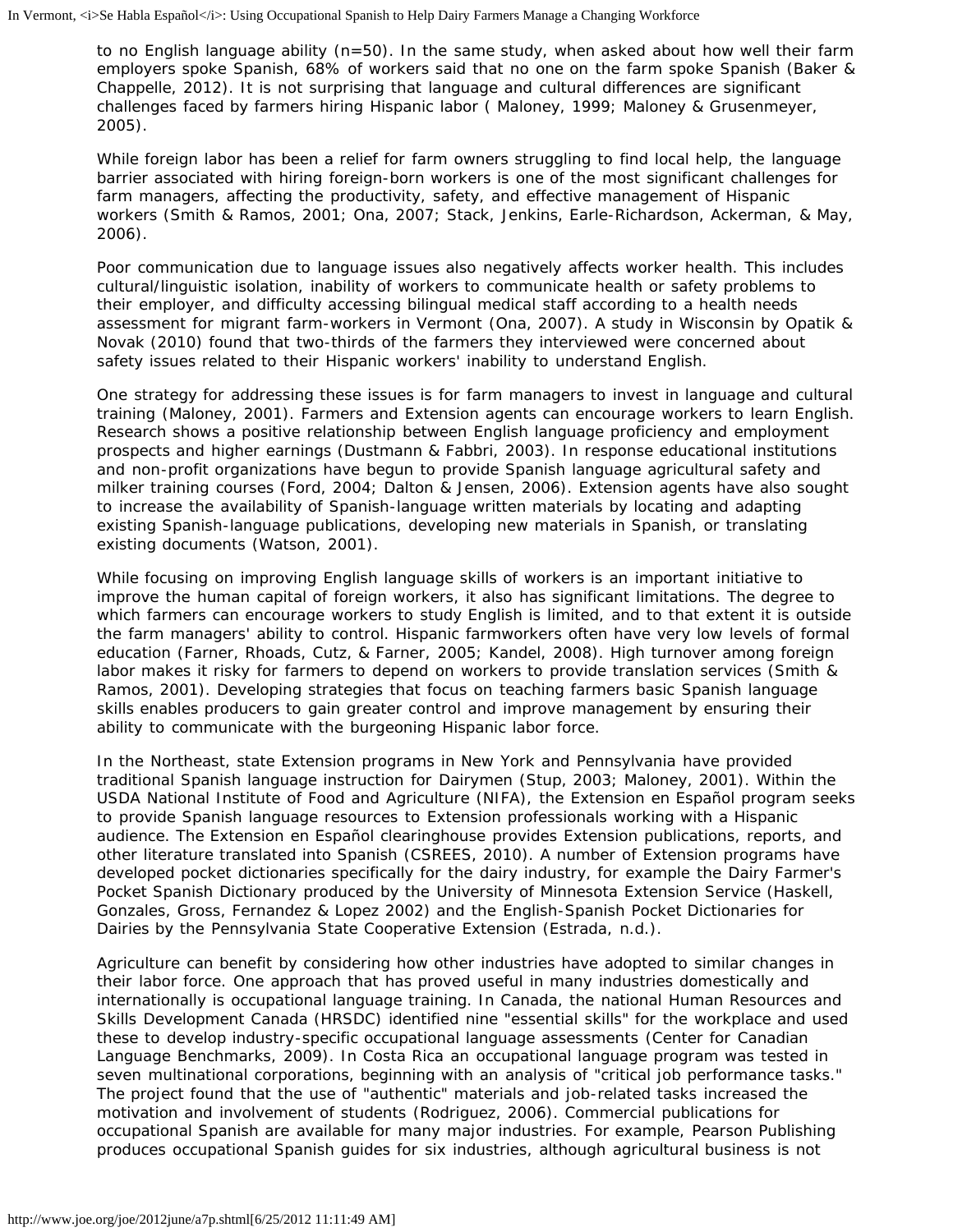#### among them.

Occupational language training differs from conventional Spanish courses typically taught in schools. Occupational language programs are typically:

- Short-term and intensive
- De-emphasize grammar
- Orient training towards words and phrases students are likely to use in the work place
- Strongly focus on a smaller number of words

Learning emphasizes the use of psychomotor skills through repetition rather than through cognition (Command Spanish, n.d.; Dakota County Technical College, n.d.). There are numerous occupational language courses offered through college programs, private industry and on-line.

## **The Vermont Dairy Spanish Program**

In Vermont the shift to Hispanic dairy labor has been profound as the labor force transitioned from one nearly entirely made up of domestic workers to one where, in 2005, the Vermont Farm Bureau estimated that one of every three dairy farm employees was Hispanic (Busky, 2005). This change occurred over less than 10 years and challenged dairy farmers and the Extension system to keep pace with this shift. Persistent shortages of labor on dairy farms, particularly milkers, suggest that demand for Hispanic labor will continue.

In 2005, the Vermont Farm Bureau completed a survey of dairy farm owners that indicated that, of the 239 respondents, 47% believed there was a domestic labor shortage and 28% indicated they sought more information about how to employ Hispanic workers on their farms (Buskey, 2005). The authors surveyed 61 farmers in 2010, and the majority of respondents (75%) believed there was a shortage of domestic farm labor in Vermont. In response, Vermont farmers who employ non-family labor have been hiring greater numbers of workers during the past 5 years.

The need for intensive language training for farmers in Vermont, and the lack of such programs targeted to dairy farmers led to the Vermont Dairy Spanish Project (VDSP). The occupational language training concept was adapted to provide an intensive program dedicated to helping dairy producers become familiar with the Spanish language. Existing public and private resources were combined with research into the specific needs of producers to quickly implement a program to assist the state's farmers communicate with their Hispanic workers. Descriptions of how the program was developed and implemented and its results are included in the following sections.

Between 2007 and 2010 a short, intensive pilot occupational Spanish language training program was provided to farmers through the Vermont Agency of Agriculture. The objective of the program is to give farmers basic, work-oriented Spanish language skills. The design of the course modified an existing occupational training program by incorporating regional and sectorspecific phrases into the program. Over the course of 3 years the program expanded to include four sites in Vermont during the winter season. When funding for the program ended in 2010, 91 farmers had received training in occupational Spanish.

The course was designed to teach dairy-specific Spanish vocabulary and phrases which would be:

- Memorized for daily use in the dairy farming business
- Taught in a non-traditional, non-intimidating learning environment, i.e. no tests
- Focused on communication rather than grammar
- Simple enough to be learned quickly, yet sufficient to convey critical meaning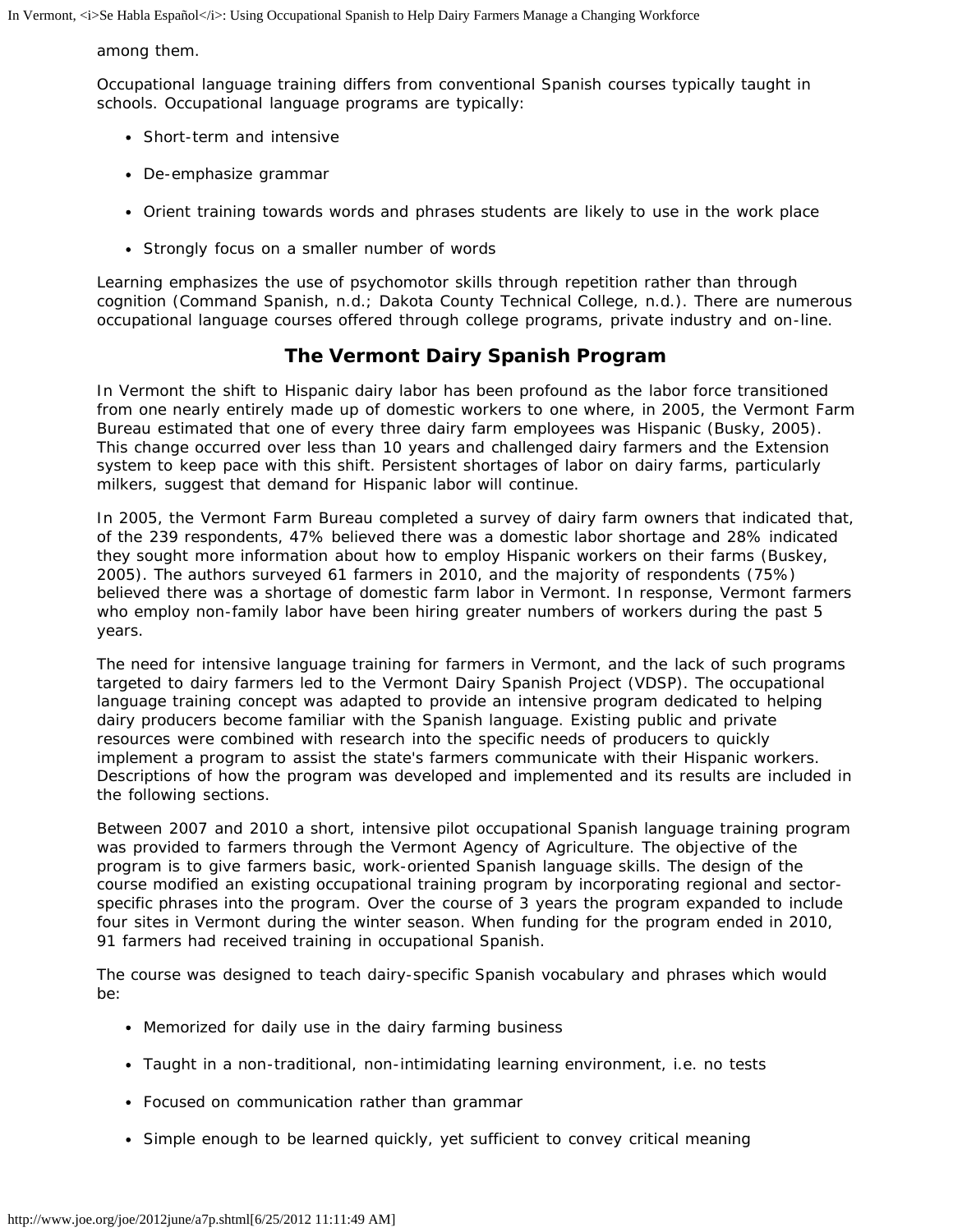## **Development of the Vermont Dairy Spanish Project**

The VDSP initially sought to identify the key phrases Vermont dairy farmers wanted to learn when working with Hispanic labor. This list of words and phrases was developed through a partnership with a service-learning course at the University of Vermont. Students in the course interviewed dairy farmers in Vermont about the specific things they wanted to be able to communicate to their workers. Over time this initial phrase list was amended through feedback from participating farmers. A commercial occupational language program was selected by the Vermont Agency of Agriculture to integrate this list into their general occupational language program materials to produce an intensive Spanish course for Vermont dairy farmers. The program also provided a standard method and materials for delivering the program.

The programs were offered to farmers in the winter months, when the dairy farm workload is reduced, and financial incentives were provided by the Vermont Agency of Agriculture. Of the total cost of the initial course (\$260), 80% (\$210) was reimbursed to participants who attended at least three quarters of classes. A short "refresher" course was offered to participants the following year. The cost was \$100, with \$80 reimbursed upon completion of the refresher.

#### **Organization and Methodology of the Intensive Language Training Program**

The courses were taught by bi-lingual instructors, including one of the authors. Each program provided a total of 24 contact hours over 3 weeks. The teaching methodology heavily emphasized in-class repetition and memorization of key words and phrases, supported with paired and group practice exercises. Class discussion revolved around how farmers could communicate their ideas to their workers using all means available to them. Class size was kept small, typically 8-10 students, and instructors adapted the pace and orientation of the class to the needs of participants.

Course participants were provided a text that included all material presented in the class, as well as an accompanying audio CD for home use, a poster for use in the milking parlor, and a glossary of dairy terms developed from the interviews of local farmers augmented by standard terms from the commercial occupational language program.

In addition to the introductory courses, "refresher" courses were offered for those students who wanted to revisit some of the material taught in the introductory course or who wanted to explore new material. These courses were "advanced" and built on the participants' pre-existing knowledge and provided more customized instruction (i.e., phrases not included in the book or modified phrases better suited to their on-farm language needs). "Refresher" courses were held each year between 2008 and 2010.

Of the 106 students who enrolled, 72 were dairy producers, managers, or agribusiness representatives; individual participants; plus 34 who enrolled for the refresher course (Table 1).

| Year                  | <b>Number of Courses</b> | <b>Course Type</b> | <b>Students Enrolled</b> |
|-----------------------|--------------------------|--------------------|--------------------------|
| 2007                  | っ                        | Full               | 31                       |
| 2008                  |                          | Refresher          |                          |
| 2009                  |                          | Full               | 40                       |
| 2009                  | 2                        | Refresher          | 13                       |
| 2010                  | 2                        | Refresher          | 15                       |
| <b>Total Students</b> |                          |                    | 106                      |

**Table 1.** Vermont Dairy Spanish—Enrollments

## **Demographic Profile of Participants**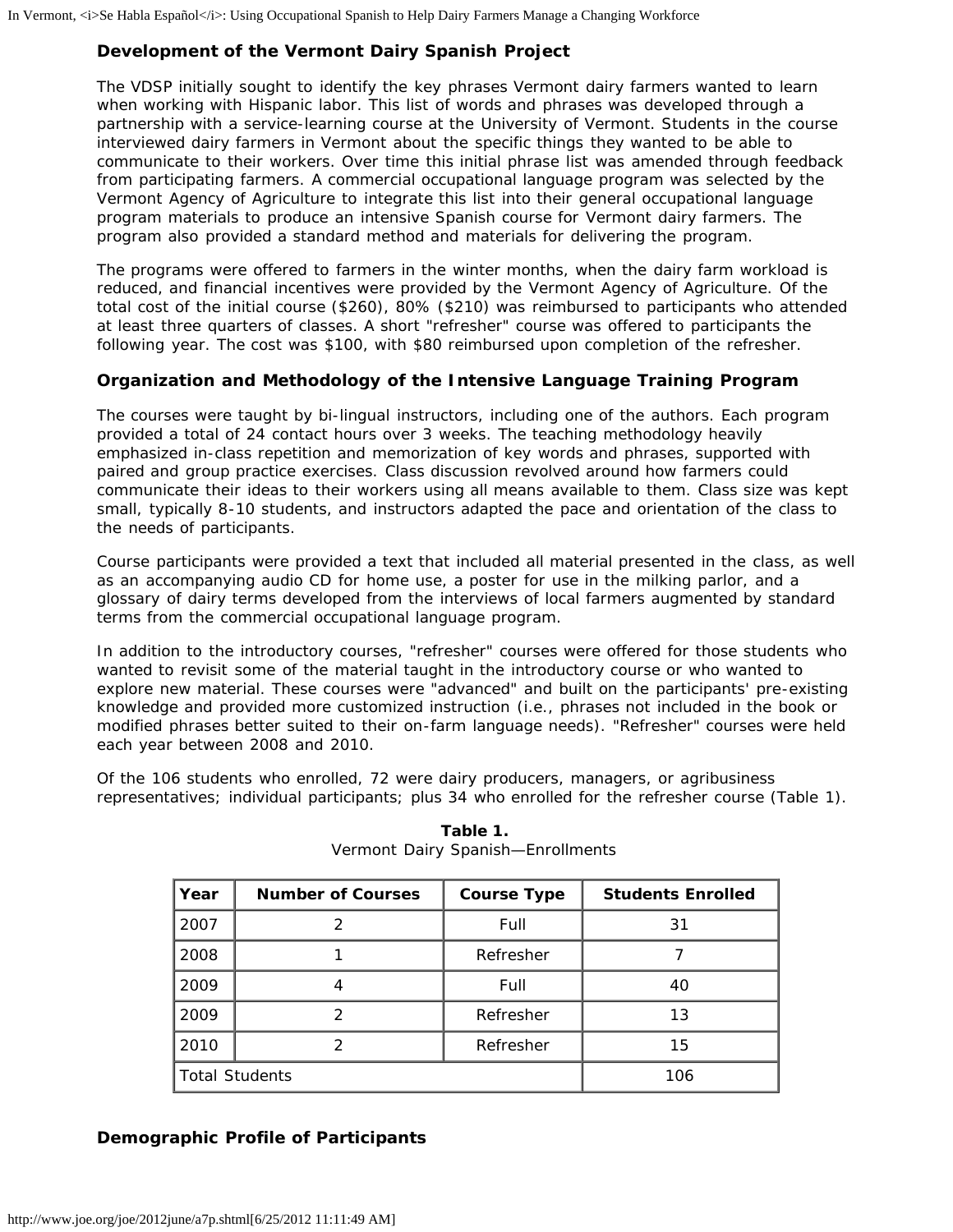In the initial pilot program in 2007 the 29 participants were primarily farm owners or managers. The pilot program also included a number of non-farmers such as DHIA milk testers and children of farm owners. The majority of participants had a high school degree, and 32% of participants had an associate's degree or higher. The median participant age was 39 years; 65% were male. The median farm size was 400 milking cows. All farms represented in the course hired at least one Hispanic worker, and the average farm had seven year-round employees, of which three were native Spanish speakers.

#### **Results and Effectiveness of the Occupational Spanish Program**

During the first year of the VDSP pre- and post-interviews were conducted with 29 of the 31 participants. In open-ended questions, participants responded favorably regarding the course content and organization. One concern in particular was how farmers would view the sustained emphasis on repetition to aid memorization. Among the 29 farmers surveyed, all reported that repetition was very helpful or extremely helpful. For example, in open-ended questions participants responded that "At first I thought it was redundant, but it REALLY [sic] helped with speaking and remembering" and "[Repetition] is key. Important to adult learning."

The pre-post interviews included questions that asked participants to assess the utility of the course. Before and after the course participants were asked "On a scale of 1 to 10, please describe the effectiveness of your current level of communication with your Spanish speaking employees?" To evaluate the change in self-perception along this ordinal scale, a non-parametric Wilcoxon Independent Samples Signed Ranks test was employed using PASW Version 17 (formerly SPSS). This test is appropriate when researchers want to compare magnitudes of differences in ordinal rankings, such as in pre-post tests (Zikmund, 2003). Of the 29 students in the course, 25 answered both the pre- and post-survey and were included in the analysis. The results showed a significant difference in participants' self-assessment, p<.001. The average response on the pre-test was 3.7, compared to an average response of 6.0 in the post-course interview. We concluded that immediately following the course participants perceived a significant benefit.

Of the 72 individuals who enrolled in the VDSP course over the 4-year period, 34 (47%) enrolled in a subsequent refresher course. Given that the initial course requires an outlay of 24 in-class hours, investing an additional 7.5 to 11 hours in a follow-up course supports the conclusion that many participants saw value in this program.

From an institutional perspective, the Vermont Agency of Agriculture has received positive feedback sufficient for the agency to continue to sponsor the course for 4 years. In 2009, six courses were offered in four different regions of the state, including four full courses and two refresher courses. The Agency of Agriculture offered refresher courses to 15 former participants in 2010.

#### **Limitations of the Study**

A limitation of the study is that the evaluation of the program took place during the initial 2 years of the program, during which time 93.5% of participants were surveyed before and after the course. Subsequent participants were not surveyed pre-post, and their response of the program was not assessed. The second limitation is that the program was evaluated immediately before and after the class. The pre-post survey method does not evaluate the impact of the program over time, and follow-up after a longer period of time would be useful.

## **Conclusion**

Occupational Spanish courses are a useful and accessible tool for Extension and other professionals to assist farmers adapting to a foreign labor force. Our study found that there was a significant improvement in participants' self-assessed understanding of Spanish following the course. There was sustained interest by participants following the initial course, with nearly half of all participants returning for subsequent refresher courses.

Currently, there are many occupational language programs available, but few, if any, oriented toward specific agricultural sectors such as dairy. Adapting these programs to meet the needs of local agriculture can be done relatively quickly through key informant interviews to identify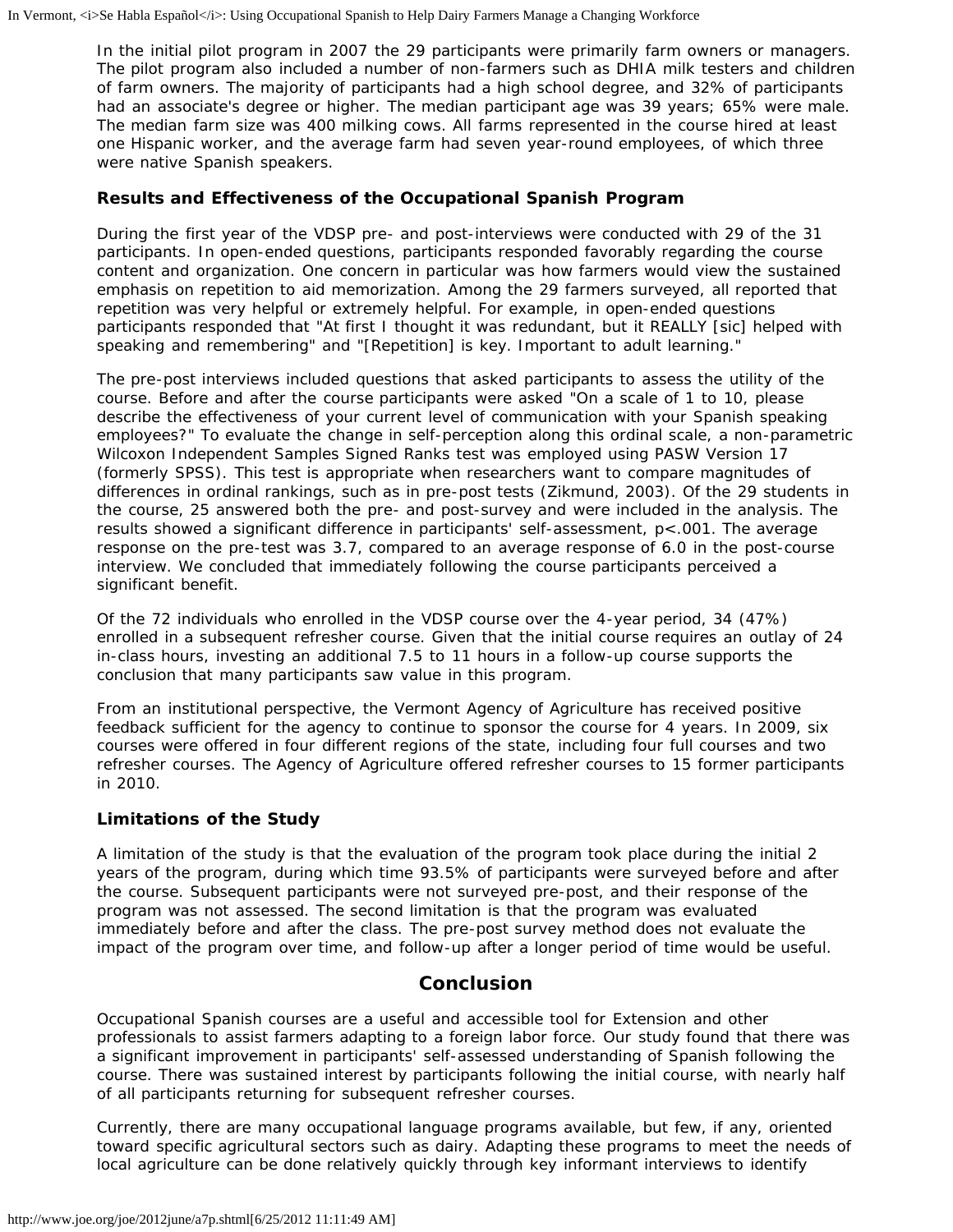critical words and phrases, contracting with existing occupational language programs to incorporate the local terms into learning materials, and then hiring bi-lingual instructors to run short courses.

Some key points to consider when developing occupational language programs are the following.

- Prioritize phrase lists by those farmers use most commonly or consider most important, e.g. "Shut the gate" or "Don't milk that cow" rather than those that might be taught first in a more conventional language course.
- Be prepared to address cultural barriers to communication as well as language. Particularly in regions like Vermont, where a Hispanic workforce has recently established, farm managers may have limited knowledge of their employees' culture with respect to food, religion, and personal hygiene. Discussing these areas of practical importance to farmers balances the significant amount of time spent on memorization and makes the class more interesting. Understanding cultural issues also improves farmers' ability to manage their Hispanic workforce.
- Don't be scared to emphasize repetition and memorization. If the word and phrase list is targeted appropriately, farmers appreciate the focus and the "memory burn."
- If your agency does not have bi-lingual instructors, contract from outside. Bi-lingual instructors are likely available locally. Sources may include former Peace-Corps volunteers and local colleges and universities. Native Spanish speakers are extremely valuable, as the primary instructor if qualified, or in a supporting role by helping with pronunciation. Native speakers may be workers themselves, Latinos in the community, or Hispanic students at local colleges and universities.
- Finally, be flexible in course content and design. Be prepared to modify the phrases taught depending on feedback farmers provide during the workshop itself. Occupational Spanish is basic. The model is simple enough that "stock" phrases can be replaced "on-the-fly" depending on the interests of the farmers in the training program.

## **References**

Baker, D. & Chappelle, D. (2012) Health status and needs of migrant farm workers in Vermont. *Journal of Agromedicine* 17(3)

Buskey, T. (2005). *Vermont farm bureau dairy industry labor survey: Final results*. Richmond, VT: Vermont Farm Bureau.

Command Spanish (n.d.) *What is occupational Spanish?* Retrieved from: <http://www.commandspanish.com/materials/compare.html>

Carroll, D., Samardick, R. M., Bernard, S., Gabbard, S., & Hernandez, T. (2005). *Findings from the National Agricultural Workers Survey (NAWS) 2001-2002*. Washington, D.C.: U.S. Department of Labor.

Center for Canadian Language Benchmarks. (2009). *Essential skills in the workplace*. Retrieved from: [http://www.itsessential.ca/itsessential/display\\_page.asp?page\\_id=322](http://www.itsessential.ca/itsessential/display_page.asp?page_id=322)

National Institute of Food and Agriculture (NIFA). (2010). *Extensión en español.* Retrieved from: [http://extensionenespanol.net](http://extensionenespanol.net/)

Dalton, J. C., & Jensen, K. S. (2006). A Spanish language milker's school for Idaho dairy employees. *Journal of Extension* [On-line], 44(4) Article 4IAW1. Available at: <http://www.joe.org/joe/2006august/iw1.php>

Dakota Technical College (n.d.) *Occupational Spanish overview*. Retrieved from: <http://www.dctc.edu/continuing-education/business-management/occupational-spanish/index.cfm>

Dustmann, C., & Fabbri, F. (2003). Language proficiency and labour market performance of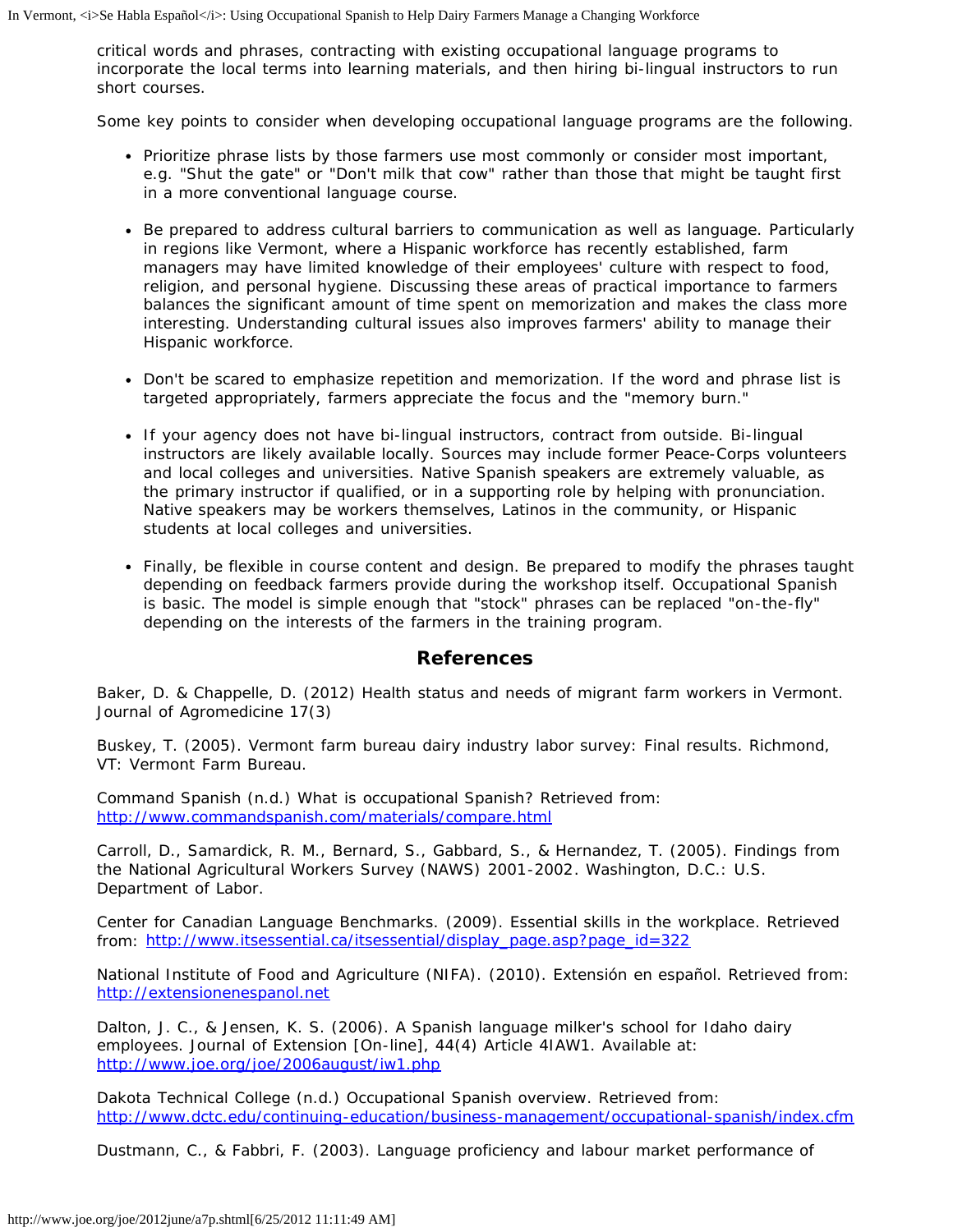immigrants in the UK. *The Economic Journal,* 113, 695-717.

Ennis S. R., Rios-Vargas M., & Albert N. G. (2011) *The Hispanic population*: 2010. Washington D.C.: U.S. Census Bureau. Contract No.: C2010BR-04.

Estrada, J. (n.d.). *English - Spanish pocket dictionary for dairies*. University Park, PA: Pennsylvania State University Cooperative Extension, Latin Agricultural Resource Center.

Farner, S., Rhoads, E. M., Cutz, G., & Farner, B. (2005). Assessing the educational needs and interests of the Hispanic population: The role of extension. *Journal of Extension* [On-line], 43(4) Article 4RIB2. Available at: http://[www.joe.org/joe/2005august/rb2.php](http://www.joe.org/joe/2005august/rb2.php)

Ford, L. (October 2004). Work effectively with Hispanic employees. *Northeast Dairy Business, Quality Milk Production Service News,* 34-35.

Haskell, S., Gonzales, S., Gross, L., Fernandez, M., & Lopez, M. (2002). *Dairy farmers pocket Spanish dictionary*. St. Paul, MN: University of Minnesota Extension Service.

Jenkins, P. L., Stack, S. G., May, J. J., & Earle-Richardson, G. (2009). Growth of the Spanishspeaking workforce in the northeast dairy industry. *Journal of Agromedicine, 14*, 58-65.

Kandell W. (2008) *A profile of hired farmworkers: A 2008 update*. United States Department of Agriculture. Economic Research Service.

Maloney, T. R. (1999). *Management of Hispanic employees on New York dairy farms: A survey of farm managers* (Rep. No. EB 99-19). Ithaca, NY: Cornell University, Department of Applied Economics and Management.

Maloney, T. R. (2001). *Successful multicultural management: Managing a Hispanic workforce*. Ithaca, NY: Cornell University, Department of Applied Economics and Management.

Maloney, T. R., & Grusenmeyer, D. C. (2005). *Survey of Hispanic dairy workers in New York State* (Rep. No. 2005 RB-02). Ithaca, NY: Cornell University, Department of Applied Economics and Management.

Ona, F. (2007). *Assessing the health status, health care needs, and barriers to care for migrant farm labor in Franklin, Addison and Grand Isle counties 2006*. Burlington, VT: Vermont Department of Health.

Opatik, A., & Novak, M. (2010). Latinos safety behavior related to English literacy as reported by dairy producers in Kewaunee county, WI. *Journal of Extension* [On-line], 48(4) Article 4FEA4. Available at: <http://www.joe.org/joe/2010august/a4.php>

Passell, J. F., & Cohn, D. V. (2010). US unauthorized migration flows are down sharply since mid-decade. Washington, DC: Pew Hispanic Research Center. Retrieved from: <http://pewresearch.org/pubs/1714/annual-inflow-unauthorized-immigrants-united-states-decline>

Rosson, P., Adcock, F., Susanto, D., & Anderson, D. (2009). *The economic impacts of immigration on US dairy farms*. College Station, TX: Center for North American Studies, National Milk Producers Federation, and Texas AgriLife Research.

Rodriguez, X. (2006). Impact: An English for occupational purpose model designed for workplace training in Costa Rica. *Comunicación, 15*(001), 26-36.

Smith, V. E., & Ramos, R. (2001). *Communicating with Hispanic workers: Managing a Hispanic work force*. University Park, PA: Pennsylvania State University Cooperative Extension.

Stack, S. G., Jenkins, P. L., Earle-Richardson, G., Ackerman, S., & May, J. J. (2006). Spanishspeaking dairy workers in New York, Pennsylvania, and Vermont: Results from a survey of farm owners. *Journal of Agromedicine, 11*, 37-44.

Stup, R. E., & Maloney, T. R. (2003). *Managing Hispanic workers: Perceptions of agricultural managers.* University Park: PA: Pennsylvania State University, Dairy Alliance.